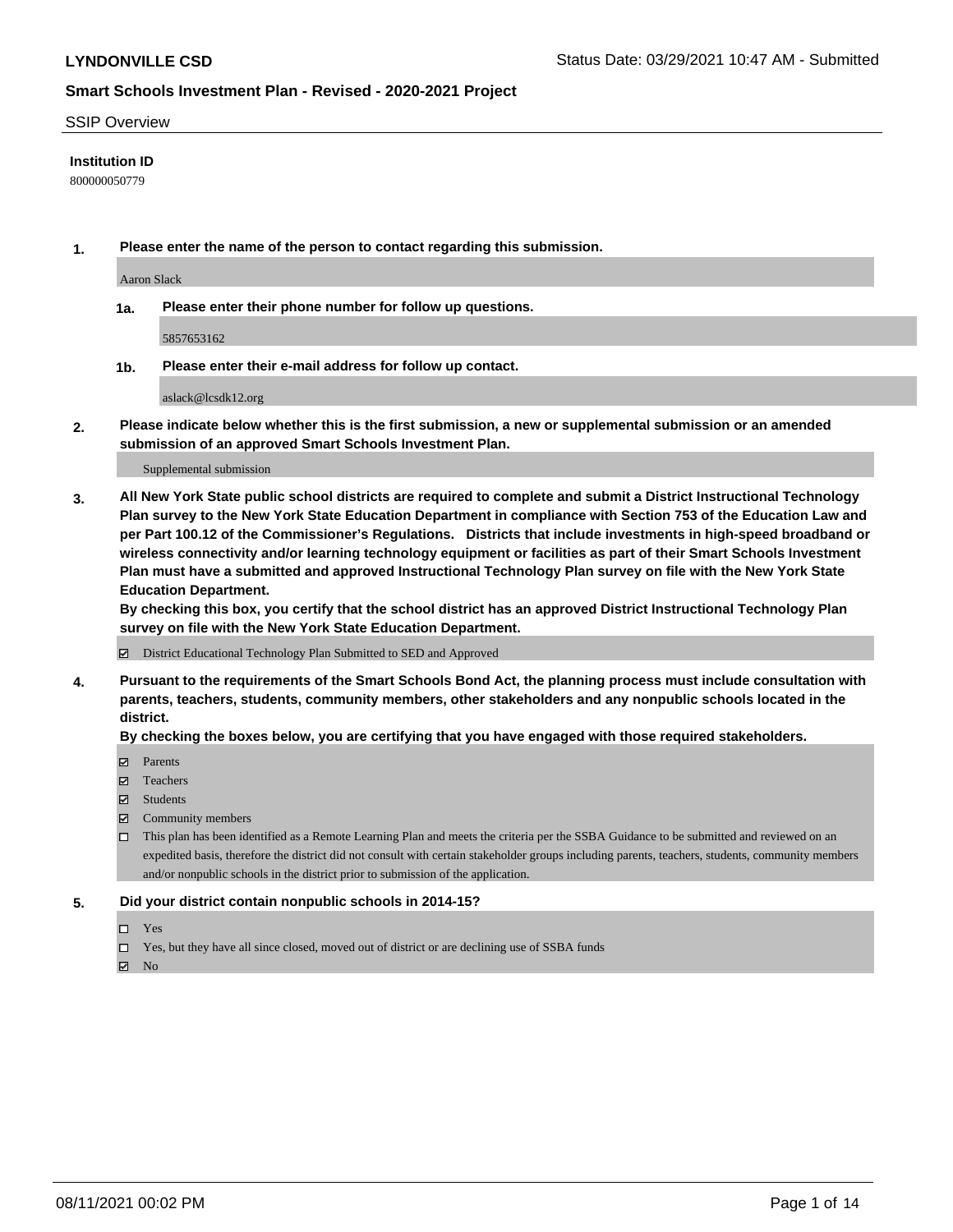#### SSIP Overview

**6. Certify that the following required steps have taken place by checking the boxes below:**

- The district developed and the school board approved a preliminary Smart Schools Investment Plan.
- The preliminary plan was posted on the district website for at least 30 days. The district included an address to which any written comments on the plan should be sent.
- $\boxtimes$  The school board conducted a hearing that enabled stakeholders to respond to the preliminary plan. This hearing may have occured as part of a normal Board meeting, but adequate notice of the event must have been provided through local media and the district website for at least two weeks prior to the meeting.
- The district prepared a final plan for school board approval and such plan has been approved by the school board.
- $\boxtimes$  The final proposed plan that has been submitted has been posted on the district's website.
- This Plan has been identified as a Remote Learning Plan and meets the criteria per the SSBA Guidance to be submitted and reviewed on an expedited basis, therefore this plan has not met certain stakeholder engagement requirements including, consulting with nonpublic schools in advance of plan submission, having the school board conduct a hearing on the plan and/or posting the plan to the district website for a minimum of 30 days. This district will post the Remote Learning Plan to the district's website upon submission of the application.
- **6a. Please upload the proposed Smart Schools Investment Plan (SSIP) that was posted on the district's website, along with any supporting materials. Note that this should be different than your recently submitted Educational Technology Survey. The Final SSIP, as approved by the School Board, should also be posted on the website and remain there during the course of the projects contained therein.**

Smart\_Schools\_Investment\_Plan\_-\_LYNDONVILLE\_CSD.pdf Smart\_Schools\_Investment\_Plan\_-\_LYNDONVILLE\_CSD.pdf

**6b. Enter the webpage address where the final Smart Schools Investment Plan is posted. The Plan should remain posted for the life of the included projects.**

https://core-docs.s3.amazonaws.com/documents/asset/uploaded\_file/270271/Smart\_Schools\_Investment\_Plan\_-\_LYNDONVILLE\_CSD.pdf

**7. Please enter an estimate of the total number of students and staff that will benefit from this Smart Schools Investment Plan based on the cumulative projects submitted to date.**

600

**8. An LEA/School District may partner with one or more other LEA/School Districts to form a consortium to pool Smart Schools Bond Act funds for a project that meets all other Smart School Bond Act requirements. Each school district participating in the consortium will need to file an approved Smart Schools Investment Plan for the project and submit a signed Memorandum of Understanding that sets forth the details of the consortium including the roles of each respective district.**

 $\Box$  The district plans to participate in a consortium to partner with other school district(s) to implement a Smart Schools project.

**9. Please enter the name and 6-digit SED Code for each LEA/School District participating in the Consortium.**

| <b>Partner LEA/District</b> | <b>ISED BEDS Code</b> |
|-----------------------------|-----------------------|
| (No Response)               | (No Response)         |

**10. Please upload a signed Memorandum of Understanding with all of the participating Consortium partners.**

(No Response)

**11. Your district's Smart Schools Bond Act Allocation is:**

\$733,151

**12. Final 2014-15 BEDS Enrollment to calculate Nonpublic Sharing Requirement**

|            | Public Enrollment | Nonpublic Enrollment | 'Total Enrollment | l Nonpublic Percentage |
|------------|-------------------|----------------------|-------------------|------------------------|
| Enrollment | 599               |                      | 599.00            | 0.00                   |

**13. This table compares each category budget total, as entered in that category's page, to the total expenditures listed**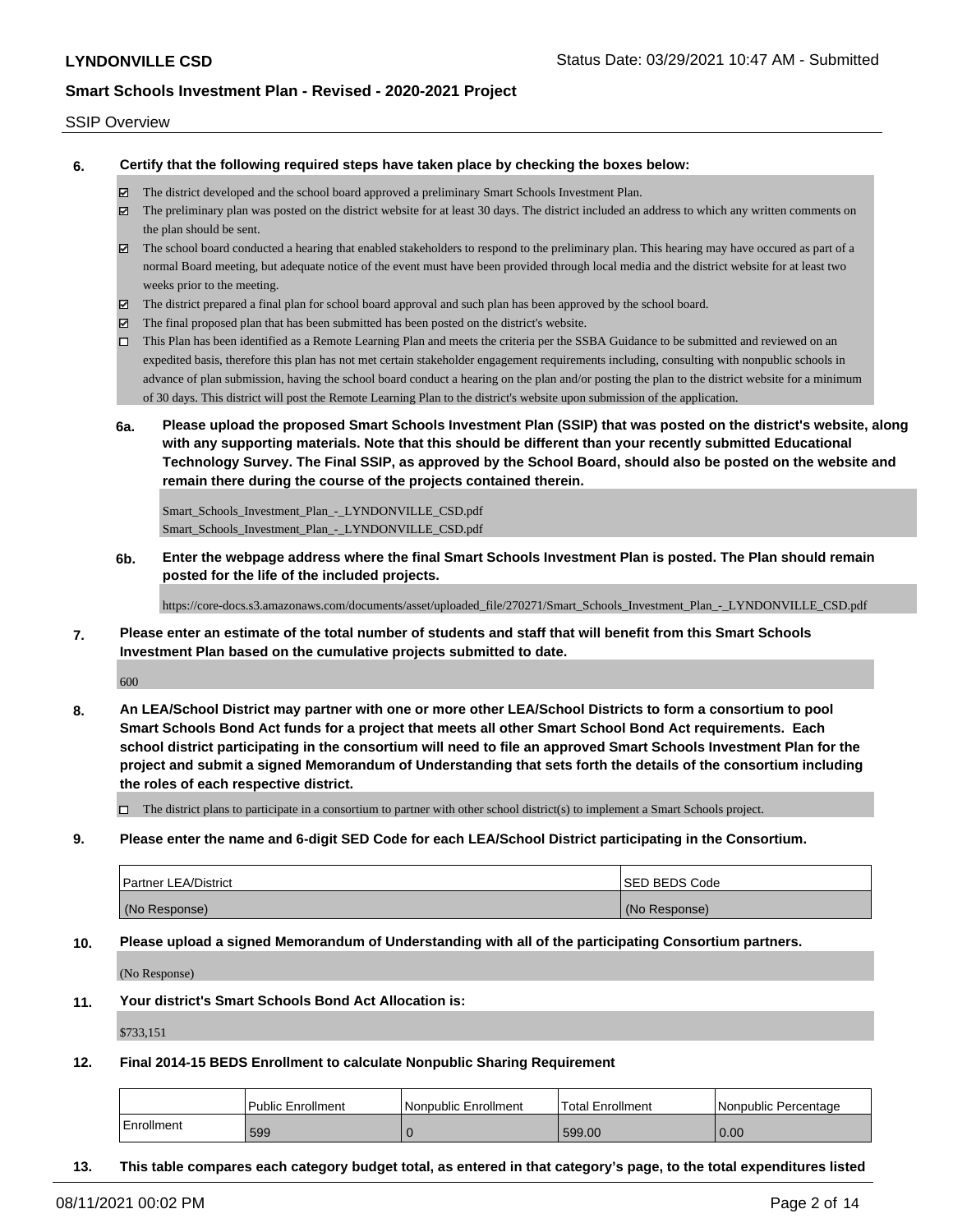SSIP Overview

## **in the category's expenditure table. Any discrepancies between the two must be resolved before submission.**

|                                          | <b>Sub-Allocations</b> | <b>Expenditure Totals</b> | Difference |
|------------------------------------------|------------------------|---------------------------|------------|
| <b>School Connectivity</b>               | 0.00                   | 0.00                      | 0.00       |
| Connectivity Projects for<br>Communities | 0.00                   | 0.00                      | 0.00       |
| Classroom Technology                     | 24,750.00              | 24,750.00                 | 0.00       |
| Pre-Kindergarten Classrooms              | 0.00                   | 0.00                      | 0.00       |
| Replace Transportable<br>Classrooms      | 0.00                   | 0.00                      | 0.00       |
| <b>High-Tech Security Features</b>       | 0.00                   | 0.00                      | 0.00       |
| Nonpublic Loan                           | 0.00                   | 0.00                      | 0.00       |
| Totals:                                  | 24,750                 | 24,750                    | 0          |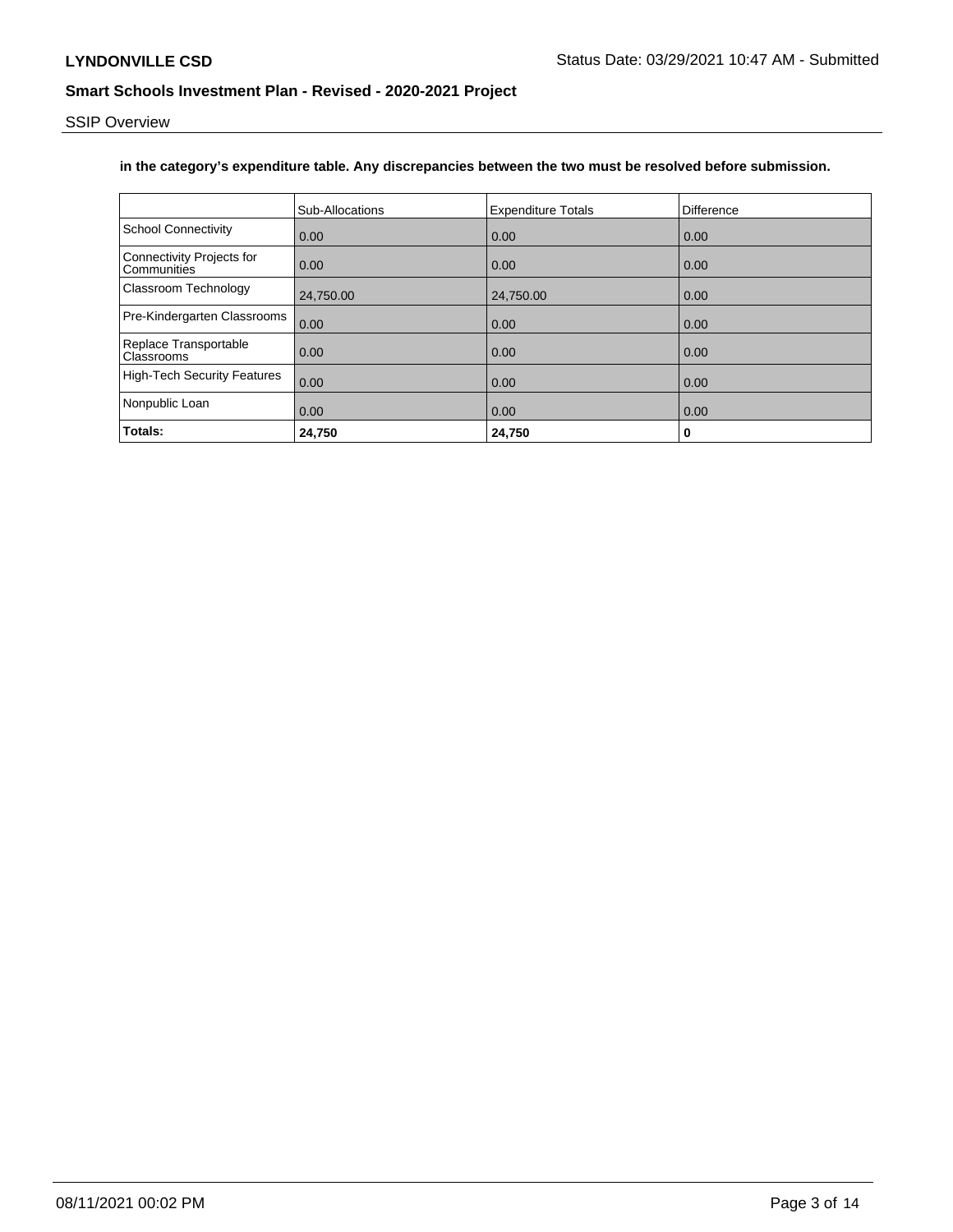School Connectivity

- **1. In order for students and faculty to receive the maximum benefit from the technology made available under the Smart Schools Bond Act, their school buildings must possess sufficient connectivity infrastructure to ensure that devices can be used during the school day. Smart Schools Investment Plans must demonstrate that:**
	- **• sufficient infrastructure that meets the Federal Communications Commission's 100 Mbps per 1,000 students standard currently exists in the buildings where new devices will be deployed, or**
	- **• is a planned use of a portion of Smart Schools Bond Act funds, or**
	- **• is under development through another funding source.**

**Smart Schools Bond Act funds used for technology infrastructure or classroom technology investments must increase the number of school buildings that meet or exceed the minimum speed standard of 100 Mbps per 1,000 students and staff within 12 months. This standard may be met on either a contracted 24/7 firm service or a "burstable" capability. If the standard is met under the burstable criteria, it must be:**

**1. Specifically codified in a service contract with a provider, and**

**2. Guaranteed to be available to all students and devices as needed, particularly during periods of high demand, such as computer-based testing (CBT) periods.**

**Please describe how your district already meets or is planning to meet this standard within 12 months of plan submission.**

(No Response)

**1a. If a district believes that it will be impossible to meet this standard within 12 months, it may apply for a waiver of this requirement, as described on the Smart Schools website. The waiver must be filed and approved by SED prior to submitting this survey.**

 $\Box$  By checking this box, you are certifying that the school district has an approved waiver of this requirement on file with the New York State Education Department.

**2. Connectivity Speed Calculator (Required). If the district currently meets the required speed, enter "Currently Met" in the last box: Expected Date When Required Speed Will be Met.**

|                  | l Number of     | Required Speed | Current Speed in | Expected Speed  | Expected Date                           |
|------------------|-----------------|----------------|------------------|-----------------|-----------------------------------------|
|                  | <b>Students</b> | In Mbps        | l Mbps           | to be Attained  | When Required                           |
|                  |                 |                |                  |                 | l Within 12 Months ISpeed Will be Met l |
| Calculated Speed | (No Response)   | 0.00           | (No Response)    | l (No Response) | l (No Response)                         |

**3. Describe how you intend to use Smart Schools Bond Act funds for high-speed broadband and/or wireless connectivity projects in school buildings.**

(No Response)

**4. Describe the linkage between the district's District Instructional Technology Plan and how the proposed projects will improve teaching and learning. (There should be a link between your response to this question and your responses to Question 1 in Section IV - NYSED Initiatives Alignment: "Explain how the district use of instructional technology will serve as a part of a comprehensive and sustained effort to support rigorous academic standards attainment and performance improvement for students."** 

**Your answer should also align with your answers to the questions in Section II - Strategic Technology Planning and the associated Action Steps in Section III - Action Plan.)**

(No Response)

**5. If the district wishes to have students and staff access the Internet from wireless devices within the school building, or in close proximity to it, it must first ensure that it has a robust Wi-Fi network in place that has sufficient bandwidth to meet user demand.**

**Please describe how you have quantified this demand and how you plan to meet this demand.**

(No Response)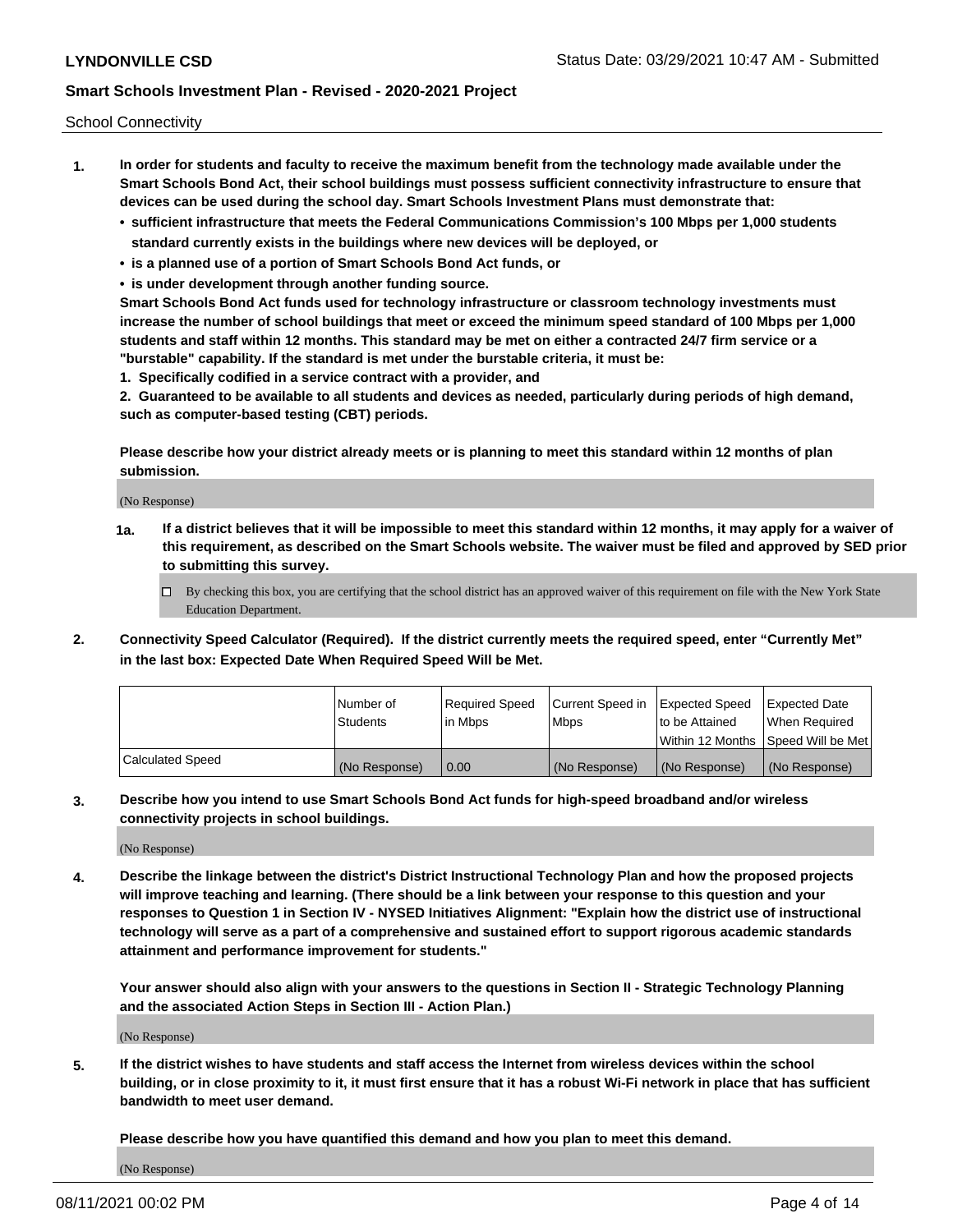School Connectivity

**6. Smart Schools plans with any expenditures in the School Connectivity category require a project number from the Office of Facilities Planning. Districts must submit an SSBA LOI and receive project numbers prior to submitting the SSIP. As indicated on the LOI, some projects may be eligible for a streamlined review and will not require a building permit.**

**Please indicate on a separate row each project number given to you by the Office of Facilities Planning.**

| Project Number |  |
|----------------|--|
| (No Response)  |  |

**7. Certain high-tech security and connectivity infrastructure projects may be eligible for an expedited review process as determined by the Office of Facilities Planning.**

## **Was your project deemed eligible for streamlined review?**

(No Response)

## **8. Include the name and license number of the architect or engineer of record.**

| Name          | License Number |
|---------------|----------------|
| (No Response) | (No Response)  |

### **9. Public Expenditures – Loanable (Counts toward the nonpublic loan calculation)**

| Select the allowable expenditure type.<br>Repeat to add another item under each type. | <b>PUBLIC</b> Items to be<br>l Purchased | Quantity           | Cost Per Item    | <b>Total Cost</b> |
|---------------------------------------------------------------------------------------|------------------------------------------|--------------------|------------------|-------------------|
| (No Response)                                                                         | (No Response)                            | l (No<br>Response) | (No<br>Response) | $\overline{0.00}$ |
|                                                                                       |                                          | O                  | 0.00             |                   |

## **10. Public Expenditures – Non-Loanable (Does not count toward nonpublic loan calculation)**

| Select the allowable expenditure<br>type.<br>Repeat to add another item under<br>each type. | <b>PUBLIC</b> Items to be purchased | Quantity      | Cost per Item | <b>Total Cost</b> |
|---------------------------------------------------------------------------------------------|-------------------------------------|---------------|---------------|-------------------|
| (No Response)                                                                               | (No Response)                       | (No Response) | (No Response) | 0.00              |
|                                                                                             |                                     |               | 0.00          |                   |

#### **11. Final 2014-15 BEDS Enrollment to calculate Nonpublic Sharing Requirement (no changes allowed.)**

|            | l Public Enrollment | Nonpublic Enrollment | Total Enrollment | l Nonpublic Percentage |
|------------|---------------------|----------------------|------------------|------------------------|
| Enrollment | 599                 |                      | 599.00           | 0.00                   |

### **12. Total Public Budget - Loanable (Counts toward the nonpublic loan calculation)**

|                                                      | Public Allocations | <b>Estimated Nonpublic Loan</b><br>Amount | Estimated Total Sub-Allocations |
|------------------------------------------------------|--------------------|-------------------------------------------|---------------------------------|
| Network/Access Costs                                 | (No Response)      | 0.00                                      | 0.00                            |
| School Internal Connections and<br><b>Components</b> | (No Response)      | 0.00                                      | 0.00                            |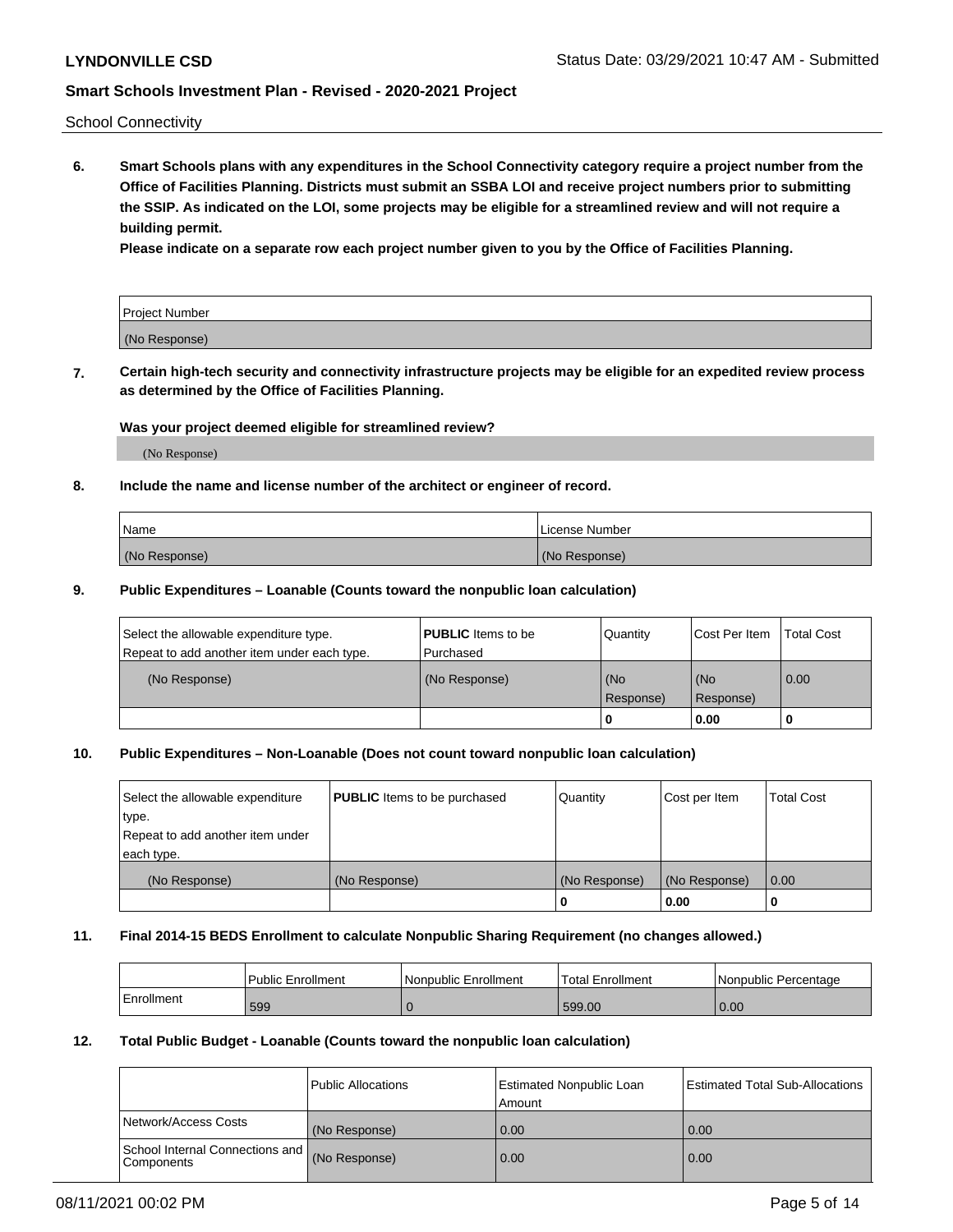School Connectivity

|         | Public Allocations | <b>Estimated Nonpublic Loan</b><br>l Amount | Estimated Total Sub-Allocations |
|---------|--------------------|---------------------------------------------|---------------------------------|
| l Other | (No Response)      | 0.00                                        | 0.00                            |
| Totals: | 0.00               | 0                                           |                                 |

# **13. Total Public Budget – Non-Loanable (Does not count toward the nonpublic loan calculation)**

| Sub-<br>Allocation |
|--------------------|
| (No Response)      |
| (No Response)      |
| (No Response)      |
| (No Response)      |
| (No Response)      |
| (No Response)      |
| (No Response)      |
| 0.00               |
|                    |

# **14. School Connectivity Totals**

|                          | Total Sub-Allocations |
|--------------------------|-----------------------|
| Total Loanable Items     | $\overline{0.00}$     |
| Total Non-Ioanable Items | $\overline{0.00}$     |
| Totals:                  |                       |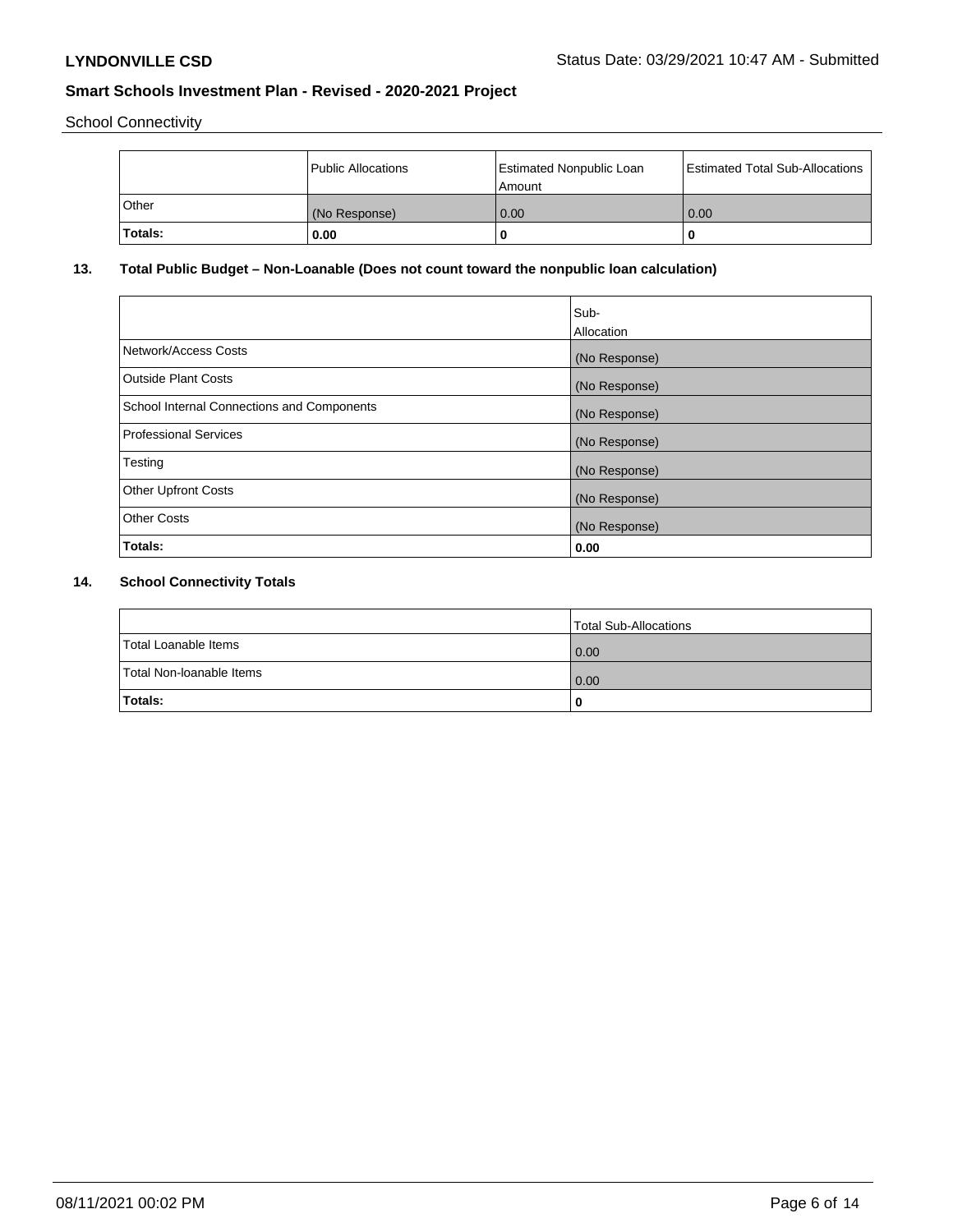Community Connectivity (Broadband and Wireless)

**1. Describe how you intend to use Smart Schools Bond Act funds for high-speed broadband and/or wireless connectivity projects in the community.**

(No Response)

**2. Please describe how the proposed project(s) will promote student achievement and increase student and/or staff access to the Internet in a manner that enhances student learning and/or instruction outside of the school day and/or school building.**

(No Response)

**3. Community connectivity projects must comply with all the necessary local building codes and regulations (building and related permits are not required prior to plan submission).**

 $\Box$  I certify that we will comply with all the necessary local building codes and regulations.

**4. Please describe the physical location of the proposed investment.**

(No Response)

**5. Please provide the initial list of partners participating in the Community Connectivity Broadband Project, along with their Federal Tax Identification (Employer Identification) number.**

| <b>Project Partners</b> | l Federal ID # |
|-------------------------|----------------|
| (No Response)           | (No Response)  |

**6. Please detail the type, quantity, per unit cost and total cost of the eligible items under each sub-category.**

| Select the allowable expenditure | Item to be purchased | Quantity      | Cost per Item | <b>Total Cost</b> |
|----------------------------------|----------------------|---------------|---------------|-------------------|
| type.                            |                      |               |               |                   |
| Repeat to add another item under |                      |               |               |                   |
| each type.                       |                      |               |               |                   |
| (No Response)                    | (No Response)        | (No Response) | (No Response) | 0.00              |
|                                  |                      | o             | 0.00          |                   |

**7. If you are submitting an allocation for Community Connectivity, complete this table.**

**Note that the calculated Total at the bottom of the table must equal the Total allocation for this category that you entered in the SSIP Overview overall budget.**

|                                    | Sub-Allocation |
|------------------------------------|----------------|
| Network/Access Costs               | (No Response)  |
| Outside Plant Costs                | (No Response)  |
| <b>Tower Costs</b>                 | (No Response)  |
| <b>Customer Premises Equipment</b> | (No Response)  |
| <b>Professional Services</b>       | (No Response)  |
| Testing                            | (No Response)  |
| <b>Other Upfront Costs</b>         | (No Response)  |
| <b>Other Costs</b>                 | (No Response)  |
| Totals:                            | 0.00           |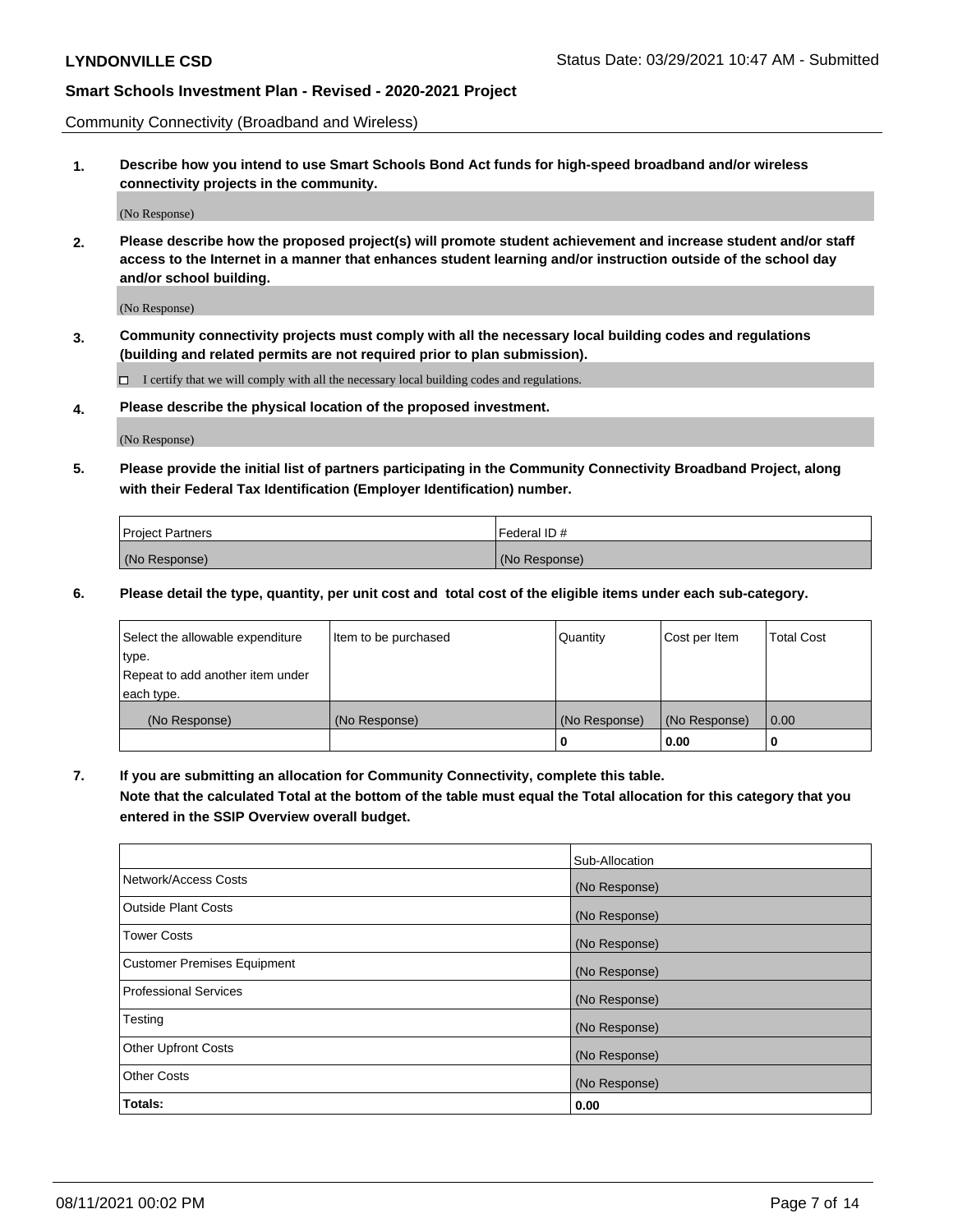## Classroom Learning Technology

**1. In order for students and faculty to receive the maximum benefit from the technology made available under the Smart Schools Bond Act, their school buildings must possess sufficient connectivity infrastructure to ensure that devices can be used during the school day. Smart Schools Investment Plans must demonstrate that sufficient infrastructure that meets the Federal Communications Commission's 100 Mbps per 1,000 students standard currently exists in the buildings where new devices will be deployed, or is a planned use of a portion of Smart Schools Bond Act funds, or is under development through another funding source. Smart Schools Bond Act funds used for technology infrastructure or classroom technology investments must increase the number of school buildings that meet or exceed the minimum speed standard of 100 Mbps per 1,000 students and staff within 12 months. This standard may be met on either a contracted 24/7 firm service or a "burstable" capability. If the standard is met under the burstable criteria, it must be:**

**1. Specifically codified in a service contract with a provider, and**

**2. Guaranteed to be available to all students and devices as needed, particularly during periods of high demand, such as computer-based testing (CBT) periods.**

**Please describe how your district already meets or is planning to meet this standard within 12 months of plan submission.**

A previous Smart Schools investment plan enabled us to upgrade our network architecture to standards well in excess of these in terms of our minimum connectivity speed. The latest investment is intended to create a long-term replacement cycle for the Chromebook devices obtained in a previous project. The 1:1 initiative has significantly improved teaching and learning since its inception just prior to the pandemic. Not only have the Chromebook devices supported remote learning throughout the pandemic, they have reshaped the in-person learning experience. As our reopening plan provides both in-person and remote learning options, teachers have reimagined their approaches to instructional design in a manner that has minimized the distinction between in-person and remote learning. This has been achieved through synchronous and asynchronous approaches and by leveraging a range of applicactions, particularly tools in the Google Education Suite. Chromebooks in the hands of all students has been an essential foundation for this work.

- **1a. If a district believes that it will be impossible to meet this standard within 12 months, it may apply for a waiver of this requirement, as described on the Smart Schools website. The waiver must be filed and approved by SED prior to submitting this survey.**
	- By checking this box, you are certifying that the school district has an approved waiver of this requirement on file with the New York State Education Department.
- **2. Connectivity Speed Calculator (Required). If the district currently meets the required speed, enter "Currently Met" in the last box: Expected Date When Required Speed Will be Met.**

|                  | l Number of<br><b>Students</b> | Required Speed<br>l in Mbps | Current Speed in Expected Speed<br><b>Mbps</b> | to be Attained | <b>Expected Date</b><br>When Required<br>Within 12 Months Speed Will be Met |
|------------------|--------------------------------|-----------------------------|------------------------------------------------|----------------|-----------------------------------------------------------------------------|
| Calculated Speed | 525                            | 52.50                       | 57.5                                           | 57.5           | currently met                                                               |

**3. If the district wishes to have students and staff access the Internet from wireless devices within the school building, or in close proximity to it, it must first ensure that it has a robust Wi-Fi network in place that has sufficient bandwidth to meet user demand.**

## **Please describe how you have quantified this demand and how you plan to meet this demand.**

The District utilized the first investment phase of its Smart Schools allocation to build a robust Wi-Fi network with more than sufficient bandwith to meet user demand. The network speed exceeds 50 Mb and was tested under varying conditions to ensure its capability to support simultaneous student and faculty use for accessing a variety of web-based applications including the learning management system, student information system, video conferencing, and streaming video applications. Now that over 600 devices have been deployed to students in the District's two schools and are utilized for in-person technology-based learning activities on a daily basis, the network has proven fully capability of meeting all user needs.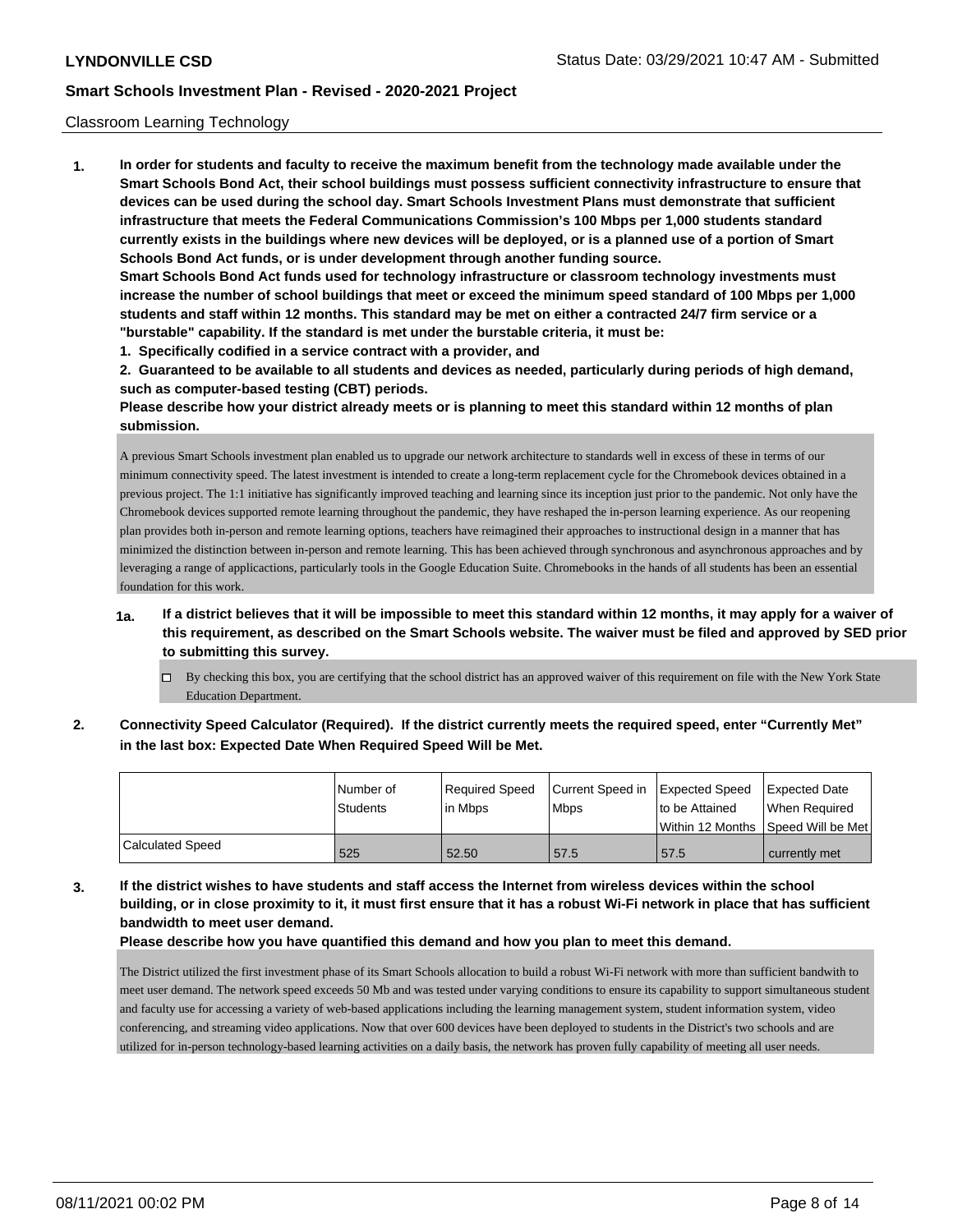### Classroom Learning Technology

**4. All New York State public school districts are required to complete and submit an Instructional Technology Plan survey to the New York State Education Department in compliance with Section 753 of the Education Law and per Part 100.12 of the Commissioner's Regulations. Districts that include educational technology purchases as part of their Smart Schools Investment Plan must have**

**a submitted and approved Instructional Technology Plan survey on file with the New York State Education Department.**

- By checking this box, you are certifying that the school district has an approved Instructional Technology Plan survey on file with the New York State Education Department.
- **5. Describe the devices you intend to purchase and their compatibility with existing or planned platforms or systems. Specifically address the adequacy of each facility's electrical, HVAC and other infrastructure necessary to install and support the operation of the planned technology.**

We intend to purchase additional Chromebook devices as part of a replacement cyle. There are already over 500 Chromebooks in circulation and our existing electical, HVAC, and other necessary infrastructure is more than sufficient to support their operation.

- **6. Describe how the proposed technology purchases will:**
	- **> enhance differentiated instruction;**
	- **> expand student learning inside and outside the classroom;**
	- **> benefit students with disabilities and English language learners; and**
	- **> contribute to the reduction of other learning gaps that have been identified within the district.**

**The expectation is that districts will place a priority on addressing the needs of students who struggle to succeed in a rigorous curriculum. Responses in this section should specifically address this concern and align with the district's Instructional Technology Plan (in particular Question 2 of E. Curriculum and Instruction: "Does the district's instructional technology plan address the needs of students with disabilities to ensure equitable access to instruction, materials and assessments?" and Question 3 of the same section: "Does the district's instructional technology plan address the provision of assistive technology specifically for students with disabilities to ensure access to and participation in the general curriculum?")**

**In addition, describe how the district ensures equitable access to instruction, materials and assessments and participation in the general curriculum for both SWD and English Language Learners/Multilingual Learners (ELL/MLL) students.**

# **Please note: If this plan has been identified as a Remote Learning Plan to be submitted and reviewed on an expedited basis, the district should explain how this plan will facilitate remote and hybrid learning, in lieu of responding to the question above.**

Our 1:1 Chromebook initiative, which this investment project will sustain, has already been successful in terms of enhancing differentiated instruction, expanding student learning inside and outside the classroom, benefitting SWD, and contributing to the reduction of learning gaps. The rollout of our initiative coincided with the closure of schools due to the pandemic. District-issused Chromebooks were the only tool that allowed for a relatively smooth transition to remote learning. The Chromebooks continued to play a central role in our instructional program during reopening, as approximately 20% of our learners selected remote learning. Chromebooks allowed to teachers to adapt their approaches to in-person instruction as well with the goal of minimizing the distinctions between remote and in-person learning. Although ELL students comprise less than 1% of the District's enrollment, technology services have expanded to meet their needs. Teachers have utilized the text to speech and speech to text capabilities of the Chromebooks to increase student access to texts. Additionally e-books have been provided which also provide an enhanced range of accessibility features to support students with disabilities as well as English language learners. Moreover, the Chromebooks have enabled students with disabilities and ELLs to access teachers for additional support via Google Meet.

## **7. Where appropriate, describe how the proposed technology purchases will enhance ongoing communication with parents and other stakeholders and help the district facilitate technology-based regional partnerships, including distance learning and other efforts.**

Teachers have utilized the parent notification component of Google Classroom in conjunction with our SMS parent portal to promote enhanced communication with parents. Additionally, Chromebooks have allowed teachers to easily virtualize communication initatives such as open house and parent-teacher conferences.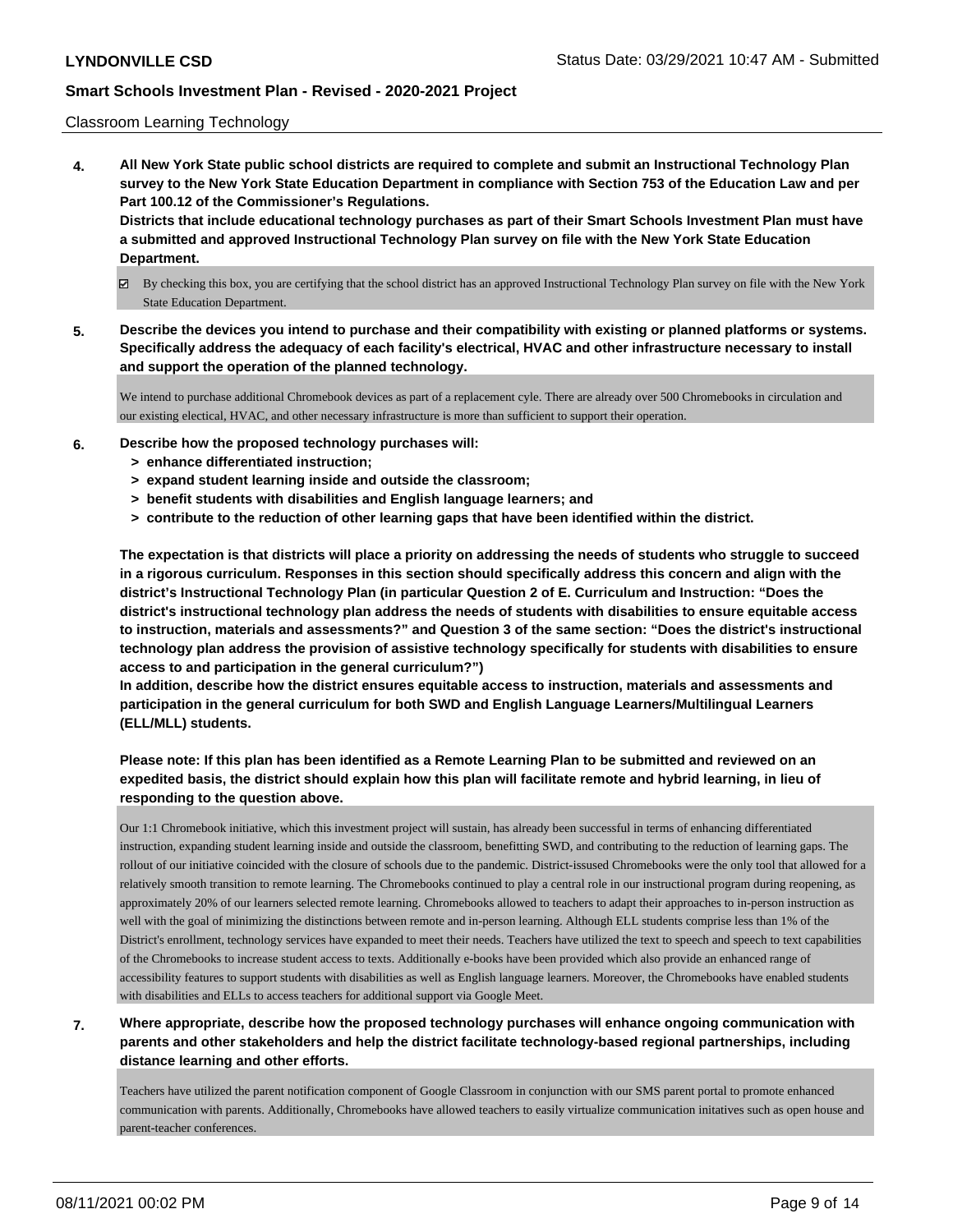### Classroom Learning Technology

**8. Describe the district's plan to provide professional development to ensure that administrators, teachers and staff can employ the technology purchased to enhance instruction successfully.**

**Note: This response should be aligned and expanded upon in accordance with your district's response to Question 1 of F. Professional Development of your Instructional Technology Plan: "Please provide a summary of professional development offered to teachers and staff, for the time period covered by this plan, to support technology to enhance teaching and learning. Please include topics, audience and method of delivery within your summary."**

**Please note: If this plan has been identified as a Remote Learning Plan to be submitted and reviewed on an expedited basis, the district should provide a statement confirming that the district has provided or will provide professional development on these devices to its staff, in lieu of responding to the question above.**

The District utilizes an in-house technology integration specialist to provide real-time, job-embedded professional development and technology integration support to teachers. The majority of technology focused professional development has occurred in individual classrooms utilizing a coplanning protocol. The technology integrator is focused on helping teachers modify existing plans to incorporate technology tools. The integrator may then demonstrate and model those strategies, gradually releasing responsibility to the teacher while remaining accessible for additional support. Specific topics that have been prioritized this year include facilitating synchronous instruction to remote and in-person learners simultaneously, Use of the G-Suite of Google tools for education, integration of Google Classroom and the integration of document cameras with remote instruction.

- **9. Districts must contact one of the SUNY/CUNY teacher preparation programs listed on the document on the left side of the page that supplies the largest number of the district's new teachers to request advice on innovative uses and best practices at the intersection of pedagogy and educational technology.**
	- $\boxtimes$  By checking this box, you certify that you have contacted the SUNY/CUNY teacher preparation program that supplies the largest number of your new teachers to request advice on these issues.
	- **9a. Please enter the name of the SUNY or CUNY Institution that you contacted.**

#### SUNY Brockport

**9b. Enter the primary Institution phone number.**

#### (585) 395-2205

**9c. Enter the name of the contact person with whom you consulted and/or will be collaborating with on innovative uses of technology and best practices.**

Jeffery B. Linn, PhD

**10. To ensure the sustainability of technology purchases made with Smart Schools funds, districts must demonstrate a long-term plan to maintain and replace technology purchases supported by Smart Schools Bond Act funds. This sustainability plan shall demonstrate a district's capacity to support recurring costs of use that are ineligible for Smart Schools Bond Act funding such as device maintenance, technical support, Internet and wireless fees, maintenance of hotspots, staff professional development, building maintenance and the replacement of incidental items. Further, such a sustainability plan shall include a long-term plan for the replacement of purchased devices and equipment at the end of their useful life with other funding sources.**

 $\boxtimes$  By checking this box, you certify that the district has a sustainability plan as described above.

**11. Districts must ensure that devices purchased with Smart Schools Bond funds will be distributed, prepared for use, maintained and supported appropriately. Districts must maintain detailed device inventories in accordance with generally accepted accounting principles.**

By checking this box, you certify that the district has a distribution and inventory management plan and system in place.

**12. Please detail the type, quantity, per unit cost and total cost of the eligible items under each sub-category.**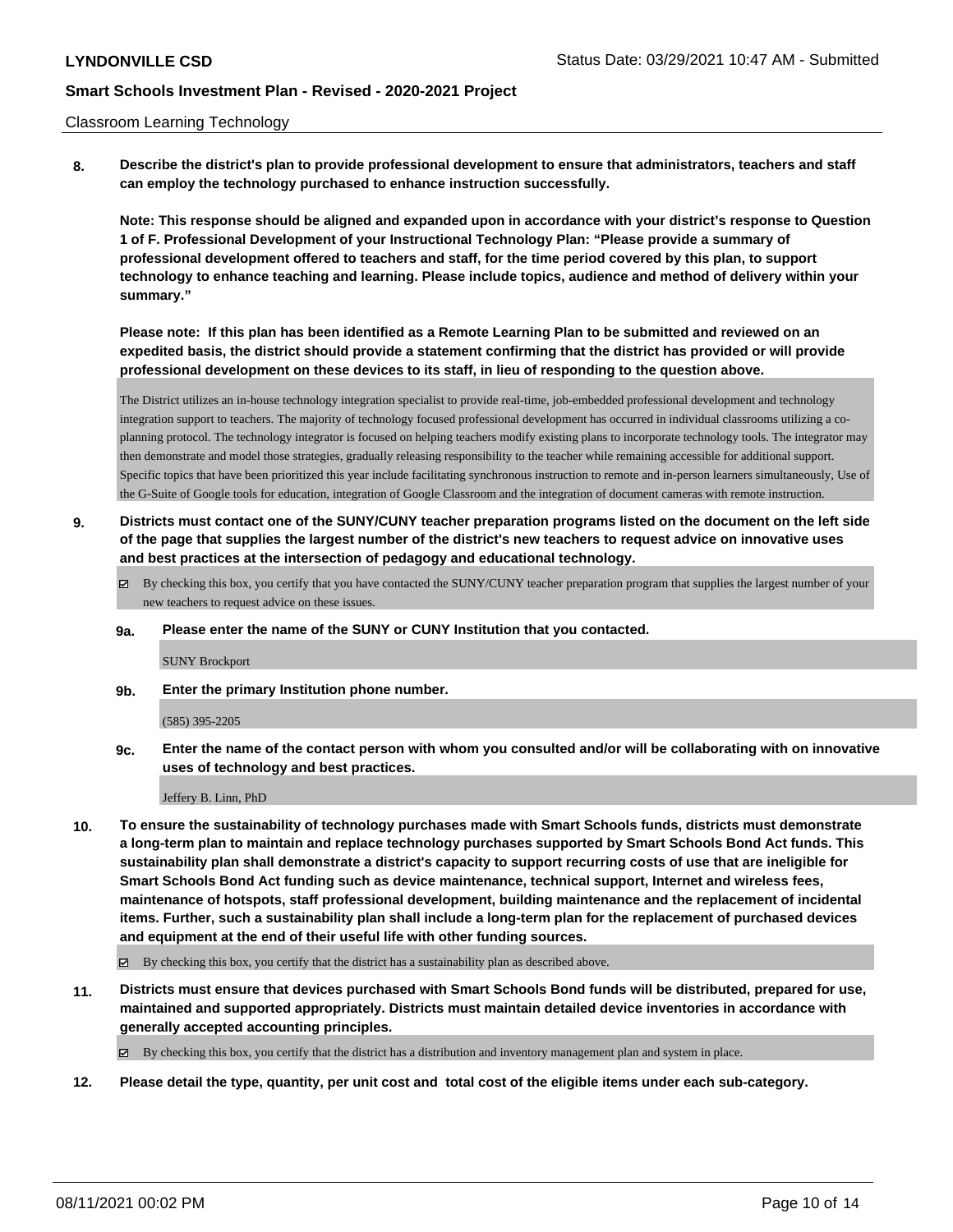Classroom Learning Technology

| Select the allowable expenditure<br>type.<br>Repeat to add another item under<br>each type. | Item to be Purchased | Quantity | Cost per Item    | <b>Total Cost</b>   |
|---------------------------------------------------------------------------------------------|----------------------|----------|------------------|---------------------|
| Laptop Computers                                                                            | Chromebooks          | 90<br>90 | 275.00<br>275.00 | 24,750.00<br>24,750 |

## **13. Final 2014-15 BEDS Enrollment to calculate Nonpublic Sharing Requirement (no changes allowed.)**

|            | <b>Public Enrollment</b> | Nonpublic Enrollment | <b>Total Enrollment</b> | Nonpublic<br>l Percentage |
|------------|--------------------------|----------------------|-------------------------|---------------------------|
| Enrollment | 599                      |                      | 599.00                  | 0.00                      |

# **14. If you are submitting an allocation for Classroom Learning Technology complete this table.**

|                          | Public School Sub-Allocation | <b>Estimated Nonpublic Loan</b><br>Amount<br>(Based on Percentage Above) | <b>Estimated Total Public and</b><br>Nonpublic Sub-Allocation |
|--------------------------|------------------------------|--------------------------------------------------------------------------|---------------------------------------------------------------|
| Interactive Whiteboards  | (No Response)                | 0.00                                                                     | 0.00                                                          |
| <b>Computer Servers</b>  | (No Response)                | 0.00                                                                     | 0.00                                                          |
| <b>Desktop Computers</b> | (No Response)                | 0.00                                                                     | 0.00                                                          |
| <b>Laptop Computers</b>  | 24,750.00                    | 0.00                                                                     | 24,750.00                                                     |
| <b>Tablet Computers</b>  | (No Response)                | 0.00                                                                     | 0.00                                                          |
| Other Costs              | (No Response)                | 0.00                                                                     | 0.00                                                          |
| Totals:                  | 24,750.00                    | 0                                                                        | 24,750                                                        |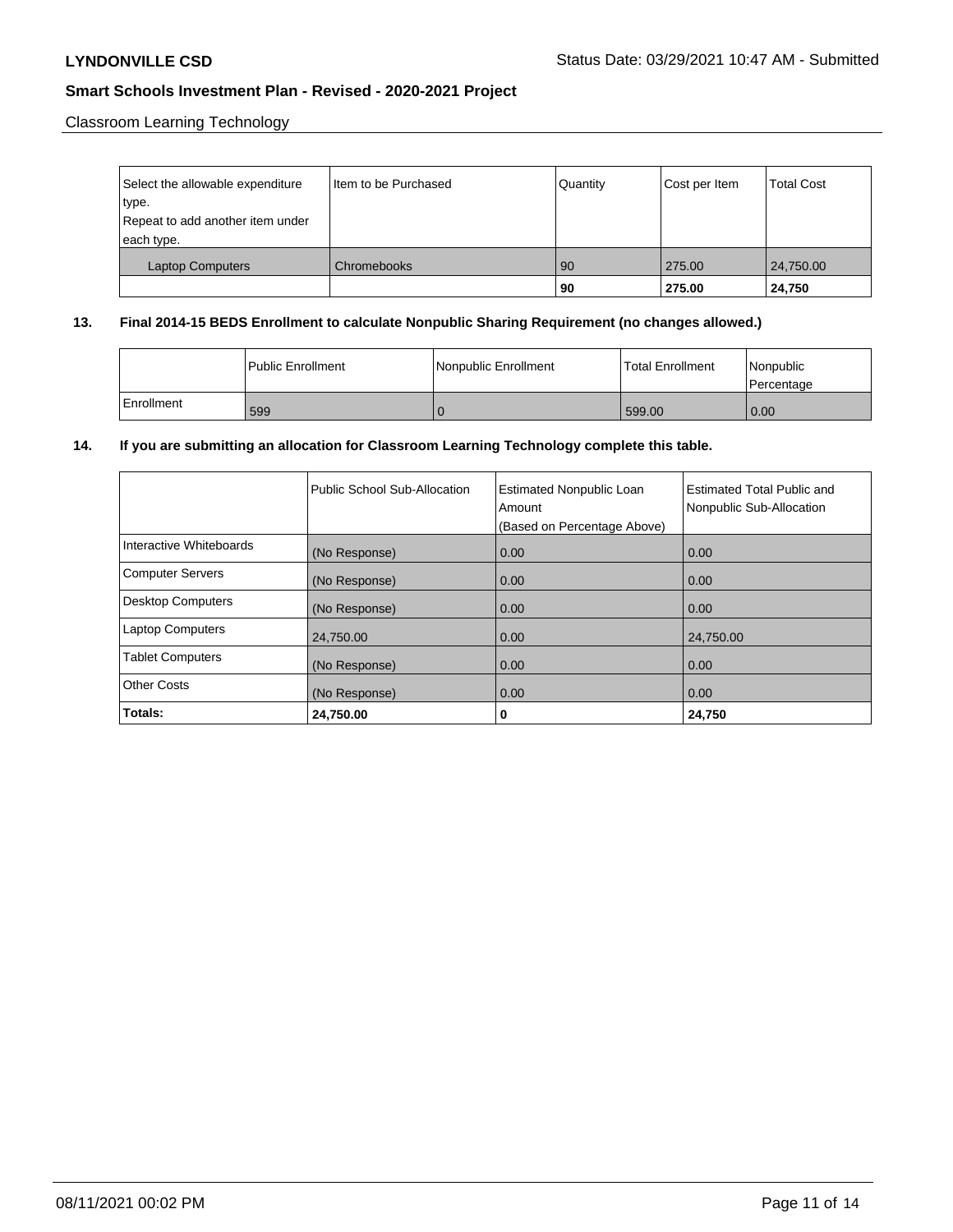### Pre-Kindergarten Classrooms

**1. Provide information regarding how and where the district is currently serving pre-kindergarten students and justify the need for additional space with enrollment projections over 3 years.**

(No Response)

- **2. Describe the district's plan to construct, enhance or modernize education facilities to accommodate prekindergarten programs. Such plans must include:**
	- **Specific descriptions of what the district intends to do to each space;**
	- **An affirmation that new pre-kindergarten classrooms will contain a minimum of 900 square feet per classroom;**
	- **The number of classrooms involved;**
	- **The approximate construction costs per classroom; and**
	- **Confirmation that the space is district-owned or has a long-term lease that exceeds the probable useful life of the improvements.**

(No Response)

**3. Smart Schools Bond Act funds may only be used for capital construction costs. Describe the type and amount of additional funds that will be required to support ineligible ongoing costs (e.g. instruction, supplies) associated with any additional pre-kindergarten classrooms that the district plans to add.**

(No Response)

**4. All plans and specifications for the erection, repair, enlargement or remodeling of school buildings in any public school district in the State must be reviewed and approved by the Commissioner. Districts that plan capital projects using their Smart Schools Bond Act funds will undergo a Preliminary Review Process by the Office of Facilities Planning.**

**Please indicate on a separate row each project number given to you by the Office of Facilities Planning.**

| Project Number |  |
|----------------|--|
| (No Response)  |  |
|                |  |

**5. Please detail the type, quantity, per unit cost and total cost of the eligible items under each sub-category.**

| Select the allowable expenditure | Item to be purchased | Quantity      | Cost per Item | <b>Total Cost</b> |
|----------------------------------|----------------------|---------------|---------------|-------------------|
| type.                            |                      |               |               |                   |
| Repeat to add another item under |                      |               |               |                   |
| each type.                       |                      |               |               |                   |
| (No Response)                    | (No Response)        | (No Response) | (No Response) | 0.00              |
|                                  |                      | U             | 0.00          |                   |

**6. If you have made an allocation for Pre-Kindergarten Classrooms, complete this table. Note that the calculated Total at the bottom of the table must equal the Total allocation for this category that you entered in the SSIP Overview overall budget.**

|                                          | Sub-Allocation |
|------------------------------------------|----------------|
| Construct Pre-K Classrooms               | (No Response)  |
| Enhance/Modernize Educational Facilities | (No Response)  |
| <b>Other Costs</b>                       | (No Response)  |
| Totals:                                  | 0.00           |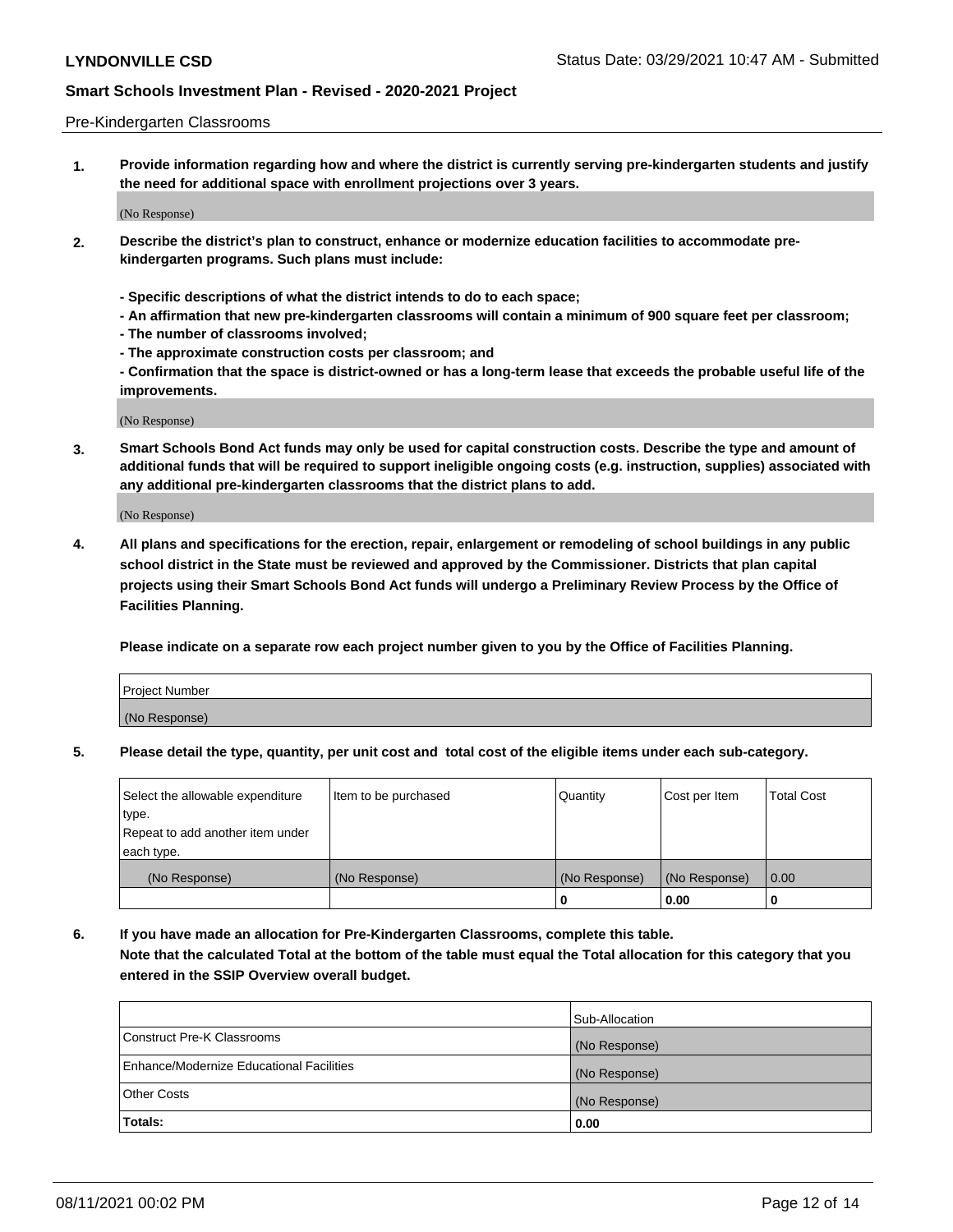Replace Transportable Classrooms

**1. Describe the district's plan to construct, enhance or modernize education facilities to provide high-quality instructional space by replacing transportable classrooms.**

(No Response)

**2. All plans and specifications for the erection, repair, enlargement or remodeling of school buildings in any public school district in the State must be reviewed and approved by the Commissioner. Districts that plan capital projects using their Smart Schools Bond Act funds will undergo a Preliminary Review Process by the Office of Facilities Planning.**

**Please indicate on a separate row each project number given to you by the Office of Facilities Planning.**

| Project Number |  |
|----------------|--|
|                |  |
|                |  |
|                |  |
|                |  |
| (No Response)  |  |
|                |  |
|                |  |
|                |  |

**3. For large projects that seek to blend Smart Schools Bond Act dollars with other funds, please note that Smart Schools Bond Act funds can be allocated on a pro rata basis depending on the number of new classrooms built that directly replace transportable classroom units.**

**If a district seeks to blend Smart Schools Bond Act dollars with other funds describe below what other funds are being used and what portion of the money will be Smart Schools Bond Act funds.**

(No Response)

**4. Please detail the type, quantity, per unit cost and total cost of the eligible items under each sub-category.**

| Select the allowable expenditure | Item to be purchased | Quantity      | Cost per Item | Total Cost |
|----------------------------------|----------------------|---------------|---------------|------------|
| ∣type.                           |                      |               |               |            |
| Repeat to add another item under |                      |               |               |            |
| each type.                       |                      |               |               |            |
| (No Response)                    | (No Response)        | (No Response) | (No Response) | 0.00       |
|                                  |                      | u             | 0.00          |            |

**5. If you have made an allocation for Replace Transportable Classrooms, complete this table. Note that the calculated Total at the bottom of the table must equal the Total allocation for this category that you entered in the SSIP Overview overall budget.**

|                                                | Sub-Allocation |
|------------------------------------------------|----------------|
| Construct New Instructional Space              | (No Response)  |
| Enhance/Modernize Existing Instructional Space | (No Response)  |
| Other Costs                                    | (No Response)  |
| Totals:                                        | 0.00           |